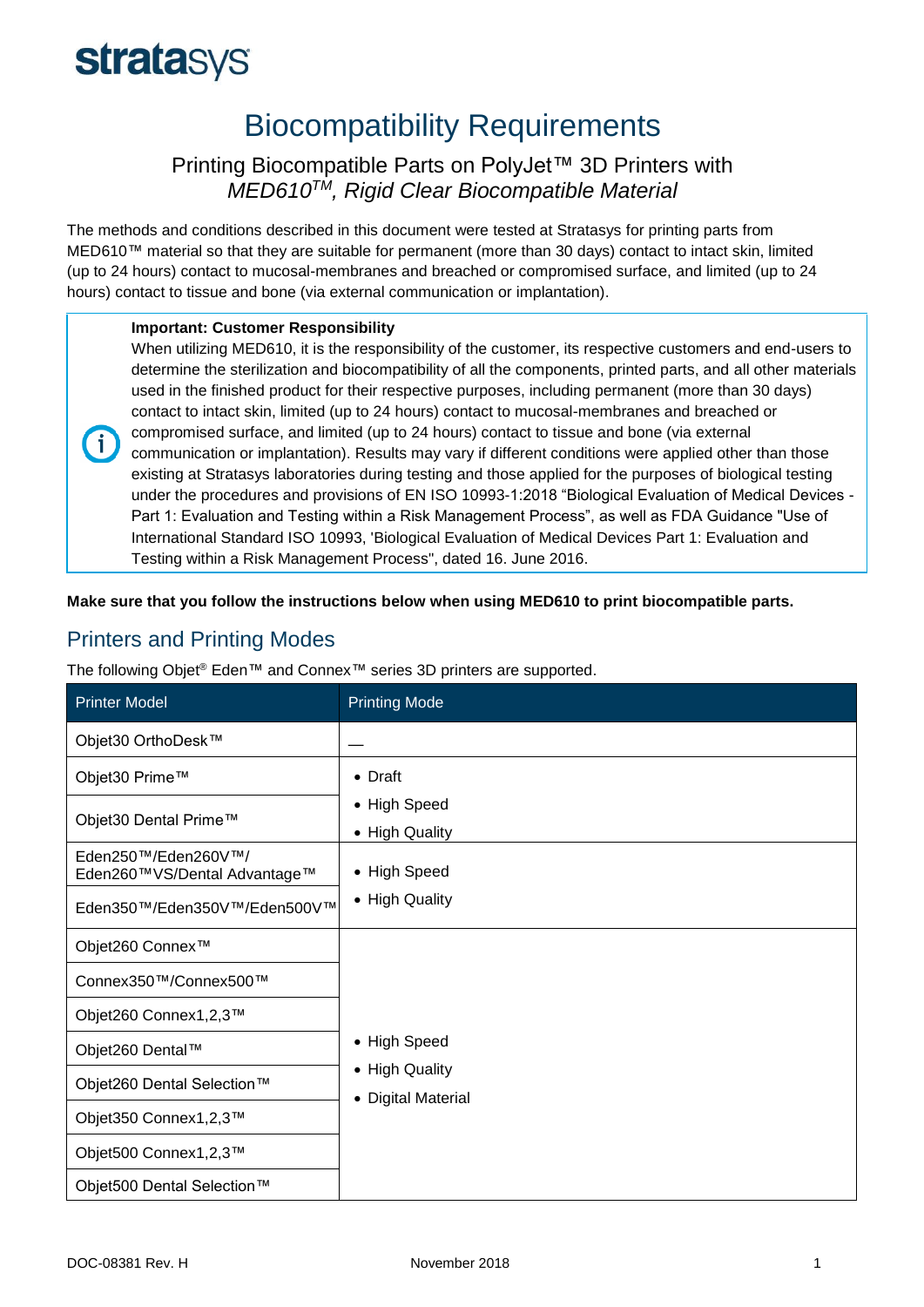# Printing and Material Loading Guidelines for Connex Printers

Follow these guidelines to ensure that the print parts are biocompatible:

- Do **not** print biocompatible and non-biocompatible parts on the same tray.
- To print mixed trays (DM mode) with 2 biocompatible materials:
	- If you print *only* biocompatible jobs, load one biocompatible material in the M1 or M2 cartridge slots; load the other biocompatible material in the M3 cartridge slots.
	- If you switch between *biocompatible* and *non-biocompatible* print jobs, load one biocompatible material in the M1 cartridge slots; load the other biocompatible material in M2 cartridge slots. In the M3 cartridge slots, you can load a non-biocompatible material that you typically use.
- If you mostly print *non-biocompatible* parts (for example, using Vero materials) in single-material mode (HS or HQ) and only occasionally print *biocompatible* parts, reserve the M3 cartridge slots (R&L) for the biocompatible material. This setup enables you to easily switch to printing with the biocompatible material using DM mode, and eliminates the need for system flushing.
- If you mostly print *biocompatible* parts in single-material mode (HS or HQ) and only occasionally print *nonbiocompatible* parts, reserve the M3 cartridge slots (R&L) for the non-biocompatible material (for example Vero materials). This setup enables you to easily switch to printing with the biocompatible material using DM mode, and eliminates the need for system flushing.

### Head Cleaning

Clean print heads daily, using the Head Cleaning Wizard. Refer to "Cleaning the Printing Heads" in the printer user guide.

# Roller and Roller Waste Collector Cleaning

Clean the roller and roller waste collector after printing with a material that is not biocompatible. Refer to the following printer user guide sections: "Cleaning the Print Heads and the Roller" and "Cleaning the Roller Waste Collector and Inspecting the Roller Scraper."

# Ultraviolet (UV) Intensity Check/Calibration

Check UV lamp intensity once a week, and calibrate, if necessary. Perform the UV calibration described in the document *UV Lamp Calibration,* supplied with your UV measurement device.

Optimum UV intensity ensures that models are cured properly.

If you do not have a UV measurement device, contact your Stratasys distributor or Stratasys Customer Support representative.

### Material Replacement

When switching from a material that is not biocompatible to MED610, run the Resin/Material Replacement wizard as described in the following table.

| <b>Printer Model</b>            | Number of Resin/Material Replacement Cycles                                                                                    |
|---------------------------------|--------------------------------------------------------------------------------------------------------------------------------|
| Objet30 OrthoDesk               |                                                                                                                                |
| Objet30 Prime                   | 1 High-performance cycle                                                                                                       |
| <b>Objet30 Dental Prime</b>     |                                                                                                                                |
| Eden250                         | 5 Short/Single cycles<br>$Or-$<br>1 High-performance cycle<br>Note: In Connex printers, use the Single-Material Printing mode. |
| Eden260V/260VS/Dental Advantage |                                                                                                                                |
| Eden350                         |                                                                                                                                |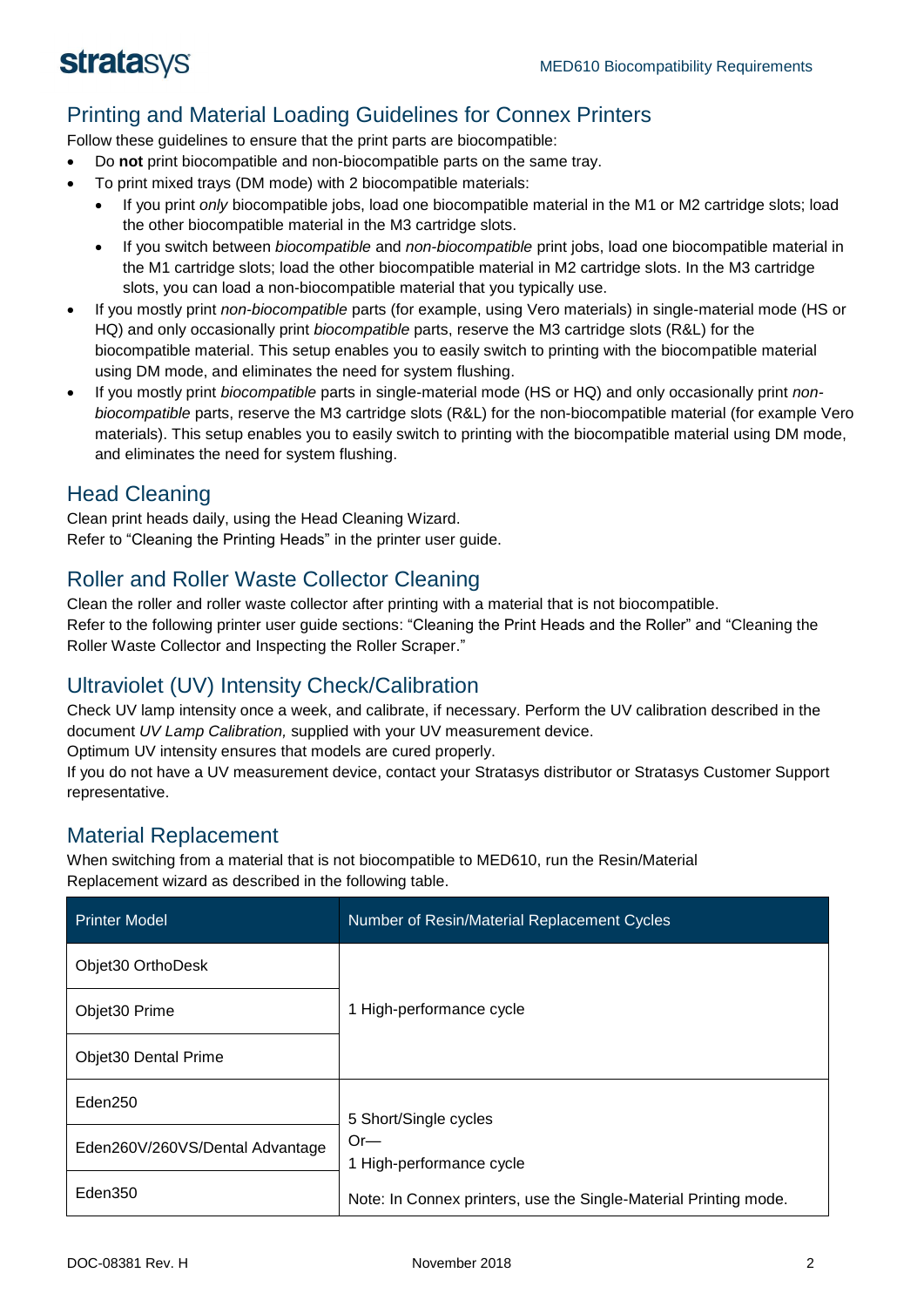| <b>Printer Model</b>             | Number of Resin/Material Replacement Cycles                                                                                            |
|----------------------------------|----------------------------------------------------------------------------------------------------------------------------------------|
| Eden350V                         | 5 Short/Single cycles<br>$Or-$<br>1 High-performance cycle<br>Note: In Connex printers, use the Single-Material Printing mode.         |
| Eden500V                         |                                                                                                                                        |
| Objet260 Connex (Connex260)      |                                                                                                                                        |
| Connex350                        |                                                                                                                                        |
| Connex <sub>500</sub>            |                                                                                                                                        |
| Objet260 Connex1/2/3             | To ensure biocompatibility of parts printed on these printers,<br>refer to "Changing the Printing Material" in the printer user guide. |
| Objet260 Dental                  |                                                                                                                                        |
| Objet260 Dental Selection        |                                                                                                                                        |
| Objet350 Connex1/2/3             |                                                                                                                                        |
| Objet500 Connex1/2/3             |                                                                                                                                        |
| <b>Objet500 Dental Selection</b> |                                                                                                                                        |

# Support Removal

Support material must be removed using one of the methods described in this section.

- with water pressure (SUP705™, SUP706™, and SUP706B™)
- with caustic soda and sodium metasilicate solution (SUP706 and SUP706B only) This method requires a neutralization process after the Support material is removed.

# Support Removal with Water Pressure | SUP705, SUP706, SUP706B

The following instructions apply to the removal of Support material using a waterjet.

When removing Support material from the printed part, ensure that all work spaces are clean and free of residue from other materials.

Before placing MED610 parts in the waterjet, clean the waterjet cabinet thoroughly. Remove all material residue and particles.

Follow this procedure exactly as described below.



### **Caution:**

Wear clean (new) protective gloves when handling printed parts at each phase, as described below. Touching them with your bare hands can contaminate the parts.

- 1. Clean printed parts thoroughly (10 rinses on each side) in the waterjet.
- 2. Put on *new* protective gloves and remove the parts from the waterjet.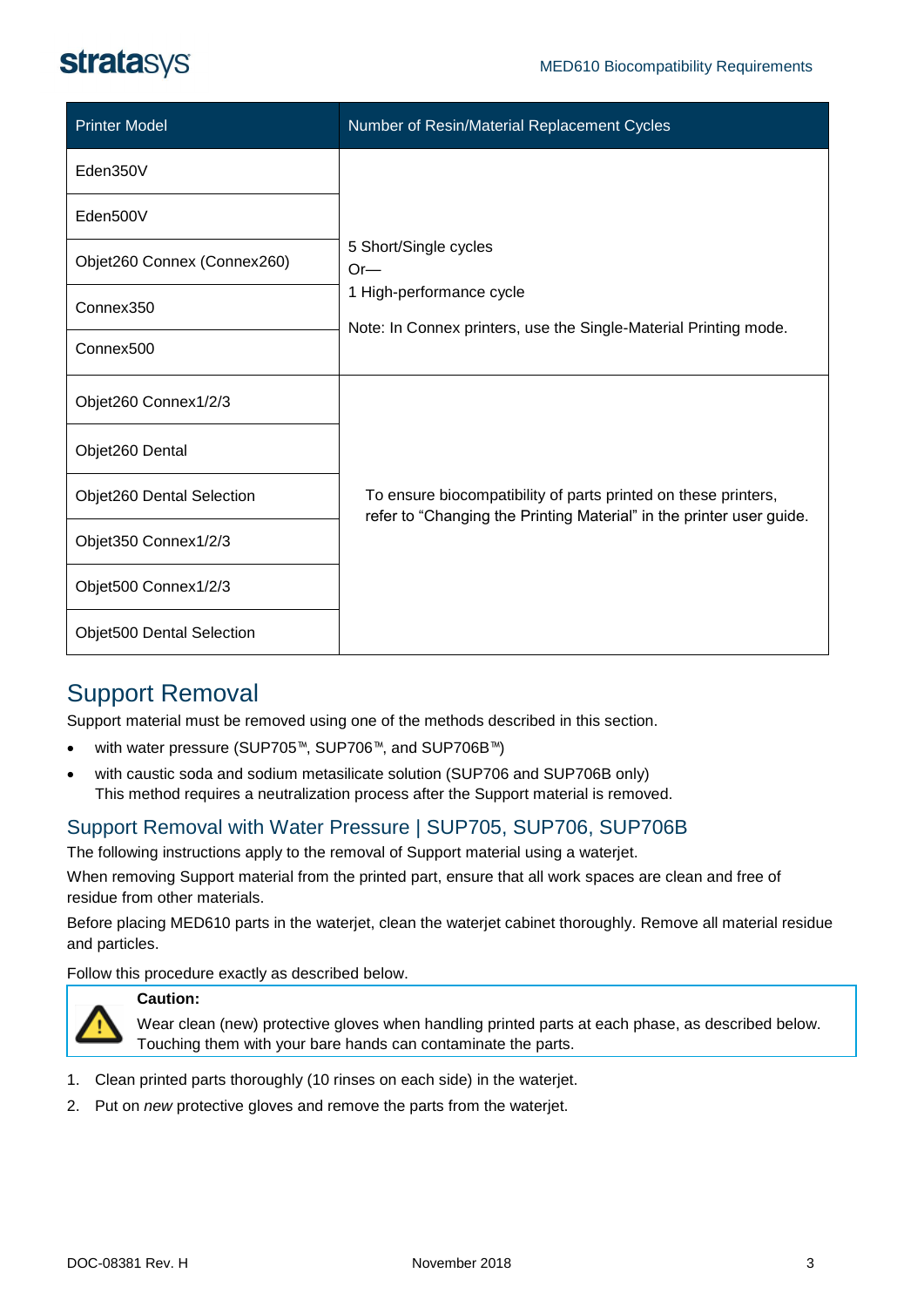3. Soak the parts in a container with a freshly prepared 1-percent solution of caustic soda (sodium hydroxide), for three (3) hours at room temperature. (No stirring is required.)



### **Warning:**

Caustic soda may cause chemical burns, scaring and blindness. Mixing it with water generates heat that could ignite other materials. Never pour water into a caustic soda solution. When diluting the solution, always add caustic soda to water. Take adequate safety precautions; always use nitrile gloves when handling caustic soda and models soaked in it.

- 4. Discard the protective gloves that were in contact with caustic soda.
- 5. Put on *new* protective gloves.
- 6. Place the parts in a clean container and place the container in the waterjet. The container ensures that parts do not come in contact with any residue in the waterjet cabinet.
- 7. Remove and discard the protective gloves.
- 8. Clean the parts thoroughly (10 rinses on each side) in the waterjet.
- 9. Put on *new* protective gloves and remove the parts from the waterjet.
- 10. Rinse the parts thoroughly under running water.
- 11. Soak the parts in a container of analytical-grade isopropanol (IPA—isopropyl alcohol) for 30 minutes at room temperature. (No stirring is required.)
- 12. Using clean tweezers or protective gloves, carefully remove the parts and place them on a clean cloth.
- 13. Allow the parts to dry at room temperature in the open air for two hours. Alternatively, place the parts in a clean, dedicated oven at 30°C (86°F) for 15 minutes.

**Note:** To prevent the parts from absorbing IPA residue, **do not** place them in a closed container or bag until the IPA evaporates completely.

### Support Removal with Caustic Soda and Sodium Metasilicate Solution | SUP706, SUP706B

This procedure applies to parts printed with SUP706 and SUP706B that are soaked in an alkaline solution of 2% NaOH and 1% Na $_{\rm 2}$ SiO $_{\rm 3}$ , for up to 24 hours.

1. Remove the Support material with a 2% NaOH and 1%  $\textsf{Na}_2\textsf{SiO}_3$  solution.

For instructions, refer to the "SUP706 Support Removal" application note.

2. After removing the Support material, neutralize the parts as follows:

### **Important:**

- Before you begin this procedure, make sure that all the Support material has dissolved and that the parts are *completely* free of Support material residue.
- Make sure that all work spaces are clean and free of residue from other materials.
- a) Put on *new* protective gloves and remove the printed parts from the cleaning station.
- b) Fill a container with domestic vinegar (CAS 8028-52-2). Alternatively, you can use a 5% acetic acid solution.
- c) Place the parts in the container and make sure that they are completely immersed in the vinegar and that the vinegar fills all cavities.
- d) Stir gently for approximately 1 minute.
- e) Remove the parts from the vinegar and rinse each part separately under running water for approximately 1-2 minutes. If a printed part has internal cavities, it is recommended that you soak it in water for an additional 5 minutes.

**Note:** To effectively neutralize the parts, the vinegar must have a pH of 2-3. After soaking several parts in the vinegar, check the pH of the vinegar using a pH test strip. If the pH is not 2-3, replace the vinegar in the container.

Ť.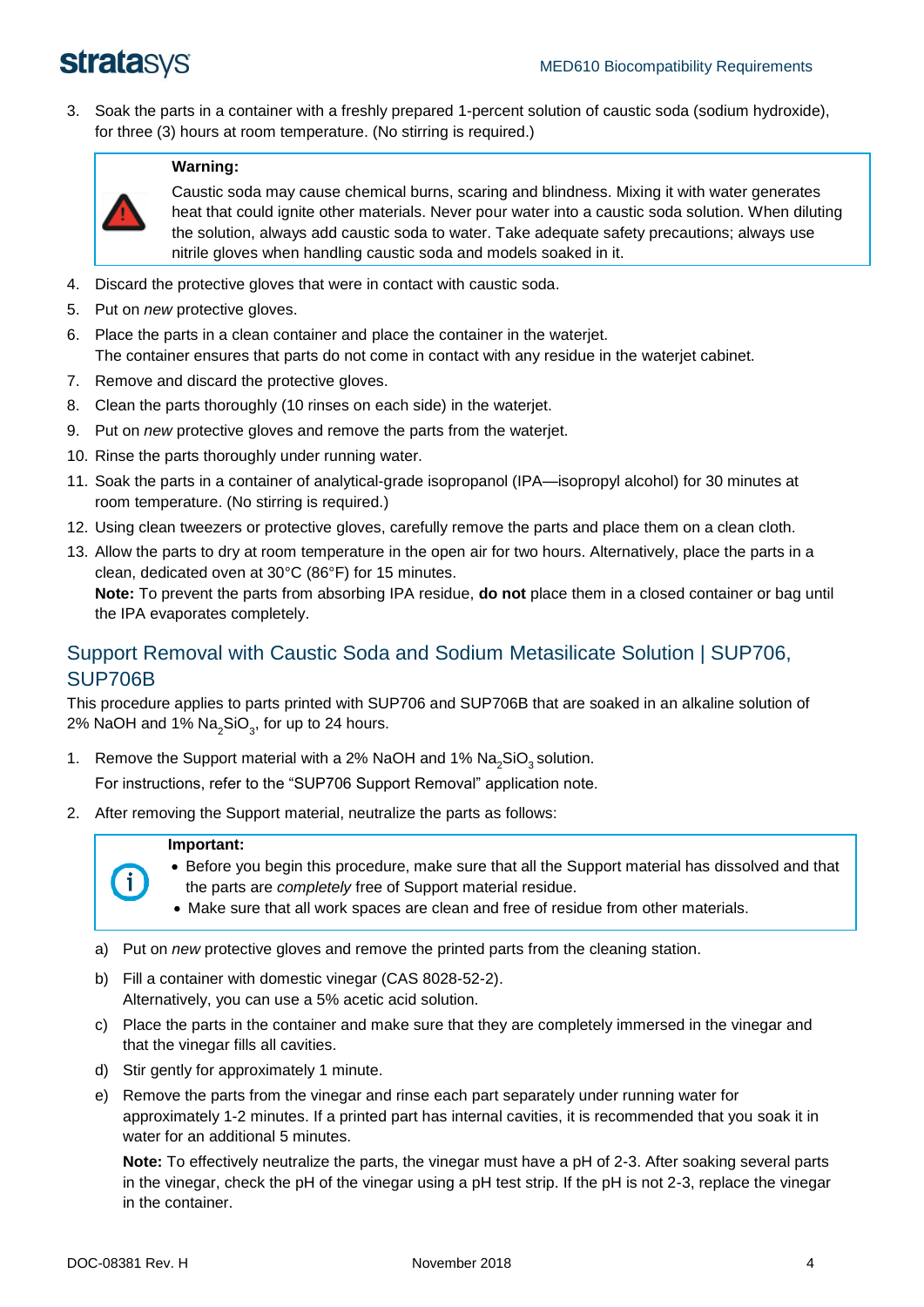- f) Soak the parts in a container of analytical-grade isopropanol (IPA—isopropyl alcohol, CAS 67-63-0) for 30 minutes at room temperature. (No stirring is required.)
- g) Using clean tweezers or *new* protective gloves, carefully remove the parts and place them on a clean cloth.
- h) Allow the parts to dry at room temperature in the open air for two hours. Alternatively, place the parts in a clean, dedicated oven at 30°C (86°F) for 15 minutes. **Note:** To prevent the parts from absorbing IPA residue, **do not** place them in a closed container or bag until the IPA evaporates completely.

# Sterilization of Printed Parts

If sterilization of MED610 parts is required, perform one of the following sterilization methods:

• Steam sterilization for four (4) minutes at 132°C (270°F) with fractionated pre-vacuum. Allow the parts to cool down to room temperature before removing them from the autoclave.



Flash autoclave may cause part deformations (geometry dependent) and reduced flexural strength.

• Gamma sterilization using a dose of 25–50 kGy.



6

### **Caution:**

**Caution:**

Gamma radiation causes a change in the color of MED610 parts.

### **Important: Sterilization Methods**

When sterilizing printed parts according to the Sterilization Methods mentioned above, it is the responsibility of the customer, its respective customers and end-users to verify and determine that part is sterile and to control the process. Stratasys assumes no responsibility with regards to this. Additionally, Stratasys does not make any verification that following the performance of the Sterilization Methods mentioned above the printed part will indeed be sterile.

# Printing Tips

For additional information and printing tips, refer to the relevant MED610 Application Note.

# Biocompatibility Testing and Assessment

Parts printed and handled as described in this document were evaluated for biocompatibility in accordance with EN ISO 10993-1:2018 "Biological Evaluation of Medical Devices - Part 1: Evaluation and Testing within a Risk Management Process", as well as FDA Guidance "Use of International Standard ISO 10993, 'Biological Evaluation of Medical Devices Part 1: Evaluation and Testing within a Risk Management Process", dated 16. June 2016. These tests address cytotoxicity, genotoxicity, delayed hypersensitivity, and USP plastic Class VI that includes tests for irritation, acute systemic toxicity and implantation.



**Important:**

Biocompatibility tests were not performed on parts treated after printing (lacquering, polishing, etc.).